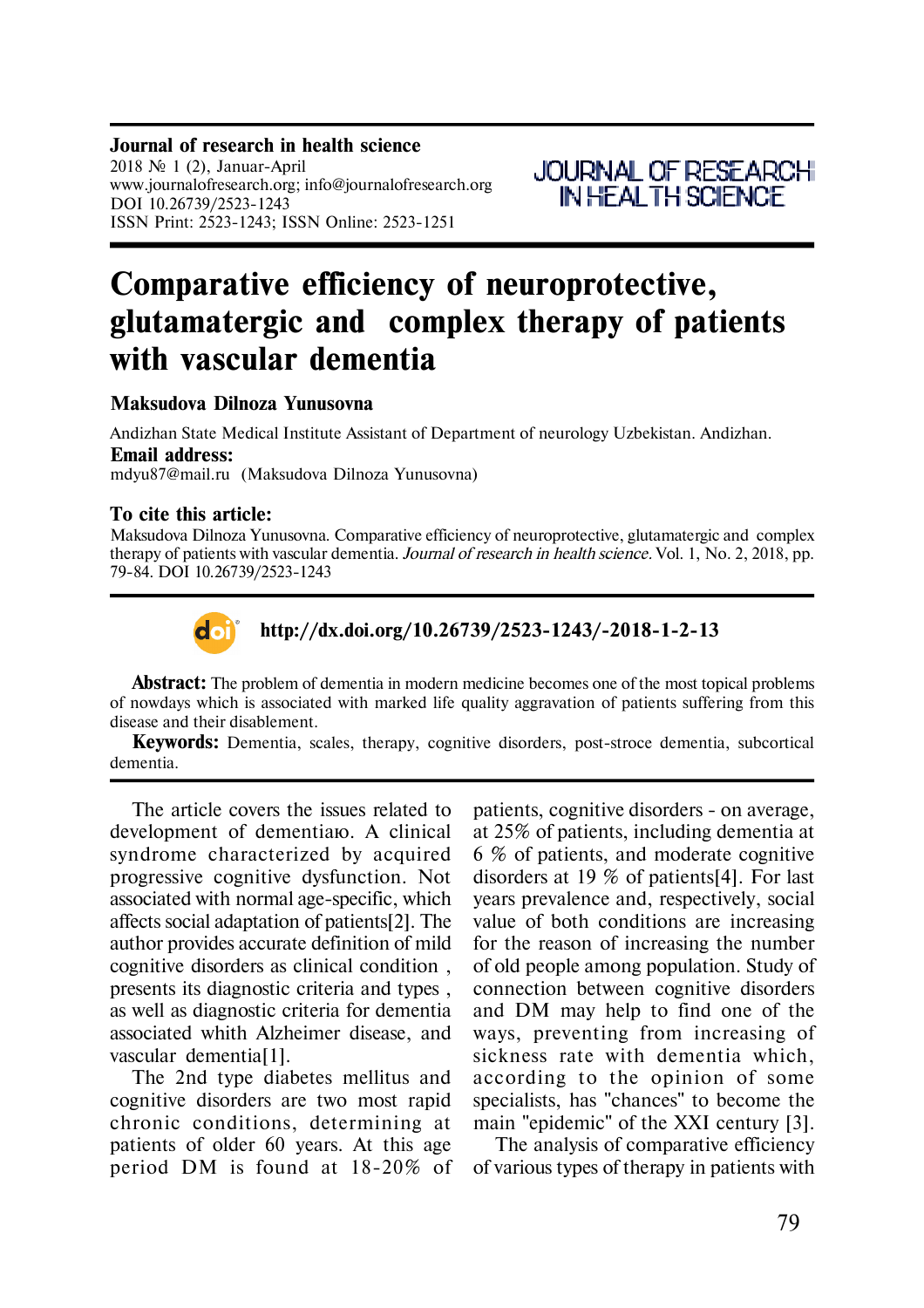Maksudova Dilnoza Yunusovna. Comparative efficiency of neuroprotective, glutamatergic and complex therapy of patients with vascular dementia

diabetic dementia has revealed differences in preparations effect on cognitive and functional constituents depending on the clinical form, dementia gravity and stage of therapy<sup>[5]</sup>.

Comparison of influence efficiency of the studied therapeutic methods according to MMSE scale indicated rather early and evident Gliatiline effect on reliable improvement of overall estimate at the early stage of treatment in diabetic dementia of mild form.

At the furthest stage of attendance the Gliatiline influence on improvement of overall estimate has been considerably marked in subcortical dementia irrespective of the case severity. At the completive stage of attendance the complex therapy with Gliatiline and Alzepile in patients with mild postapoplectic dementia has been occurred to be more effective with regard to scale overall estimate.

Table 1.

| Therapy group                       |           | <b>Gliatiline</b> |                      | <b>Alzepile</b>  |                   | Gliatiline +<br><b>Alzepile</b> |                          |
|-------------------------------------|-----------|-------------------|----------------------|------------------|-------------------|---------------------------------|--------------------------|
|                                     |           | start<br>терапии  | ending-e<br>терапии  | start<br>терапии | ending<br>терапии | start<br>терапии                | ending                   |
| Subcortocal<br>dementia<br>деменция | mild      | $21,6 \pm 3.9$    | $25,7\pm4,1$<br>**   | $21,8+2,9$       | $22,2\pm3,1$      | $22,1\pm 2,9$                   | $26,7\pm3,7**$<br>$\ast$ |
|                                     | moderatee | $15,8 \pm 2,2$    | $18,8+3,0$<br>$5**$  | $15,2\pm 2,9$    | $16,1\pm2,5$      | $15,4\pm1,9$                    | $17,1\pm2.2**$           |
| Post-stroce<br>dementia             | mild      | $22,1\pm3,8$      | $25,8+4,8$<br>$\ast$ | $22,4\pm 2,7$    | $25.6\pm4.2*$     | $21,2\pm 2,8$                   | $25,2\pm3,4**$<br>$\ast$ |
|                                     | moderatee | $15,8 \pm 2,6$    | $17,3 \pm 3,5$       | $16,5\pm2,9$     | $17,0\pm2,45$     | $17.1 \pm 2.9$                  | $17,6 \pm 3,5$           |

Comparative efficiency of preparations according to MMSE (total number in a scale) in patients with diabetic dementia at the beginning and end of the attendance.  $(M<sub>±</sub>δ)$ 

Note: differences as compared with the beginning of therapy are authentic.  $p<0.05$ , \*\*  $p<0.01$ , \*\*\*  $p<0.001$ 

Comparison of influence efficiency of the three treating methods on separate indices of MMSE scale showed rather early and marked Gliatiline effect on indices of orientation and attention in subcortical dementia irrespective of the case severity, but the preparation influence on information reproduction index has been rather evident in moderate subcortical dementia. In postapoplectic dementia Gliatiline effect occurred to be more effective on speech function.

The complex therapy with Gliatiline and Alzepile proved to have more evident effect on speech indices irrespective of dementia severity in its every clinical form.

In mild postapoplectic dementia the effect of complex therapy has been marked on remembering index, in moderate dementia at the furthest stage of the attendance the attention index has been more improved.

Improvement of orientation and speech indices have been occurred in Alzepile therapy in subcortical and postapoplectic dementia, but in comparison with the effect of the complex therapy and Gliatiline the effect of Alzepile on the given indices has been occurred to be less marked.

In every form of moderate dementia Alzepile therapy proved to be evidently marked on memorization index.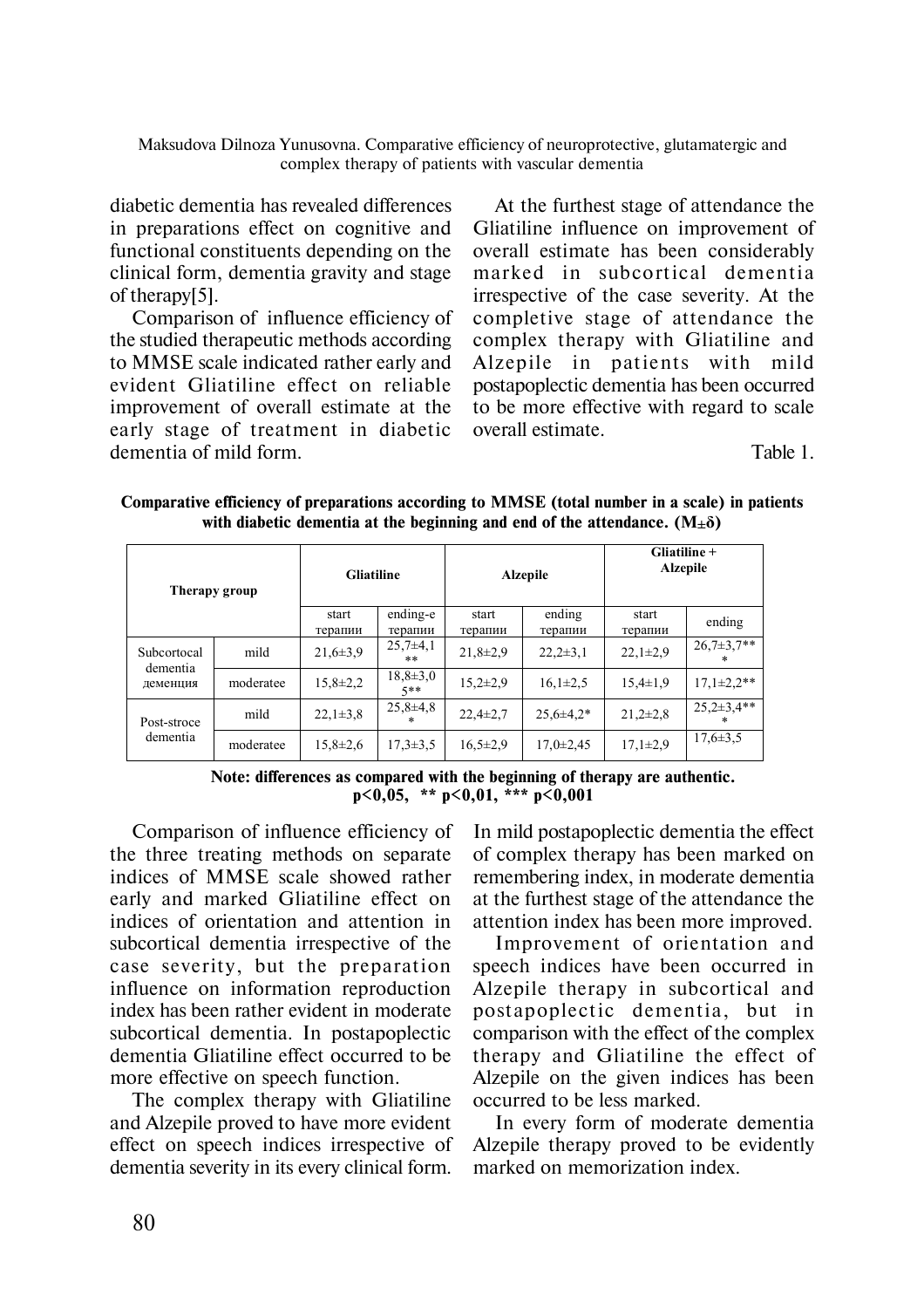In every type of therapy over the period of three year-observation some changes in dementia gravity have been taken place in groups of patients of every clinical form of dementia. At the completive stage of three year-observation and therapy in 62 patients (44,3%) with mild dementia the overall estimate according to MMSE scale has composed more than 24 points, i.e. severity of cognitive disturbances in these patients turned to be exceeded the limits of dementia, in 31 (43,05%) patients out

of them with subcortical dementia and in 31 patients (45,6%) - with postapoplactic dementia. In patients with mild form of dementia, irrespective of the clinical form, complex therapy with Gliatiline and Alzepile proved to be more effective with regard to the influence on the severity of dementia, in patients with subcortical dementia - therapy with Gliatiline, in patients with postapoplactic dementia therapy with Alzepile. (Table 12.)

Table 2

**Influence of various types of therapy on changes of dementia severity over the course of observation period**

| Therapy group        |                                    | MMSE, total score     |                |               |  |  |
|----------------------|------------------------------------|-----------------------|----------------|---------------|--|--|
|                      |                                    | Initiation of therapy | End of therapy |               |  |  |
|                      |                                    | $20-24$ score         | 20-24 балла    | $>$ 24 баллов |  |  |
| Subcortocal dementia | • Gliatiline                       | $24(100\%)$           | $13(54,2\%)$   | $11(45,8\%)$  |  |  |
|                      | • Alzepile                         | 24 (100%)             | 21 (87,5%)     | $3(12,5\%)$   |  |  |
|                      | $\bullet$ Gliatiline +<br>Alzepile | $24(100\%)$           | $5(29,2\%)$    | $17(70,8\%)$  |  |  |
| Post-stroce dementia | • Gliatiline                       | $23(100\%)$           | $15(65,2\%)$   | $8(34,8\%)$   |  |  |
|                      | • Alzepile                         | $23(100\%)$           | $12(52,2\%)$   | 11 $(47,8\%)$ |  |  |
|                      | $\bullet$ Gliatiline +<br>Alzepile | $22(100\%)$           | $10(45,5\%)$   | 12 (54,5%)    |  |  |

At the completive moment of three year - observation period and therapy in 31 patients (23,5%) with mild dementia the overall estimate according to MMSE scale has composed more than 19 points, i.e. dementia gravity has been changed to the mild case, in 15 patients out of them (20,8%) - with subcortical dementia and in 16 patients  $(26,6%)$  - with postapoplactic dementia. In patients with moderate dementia, irrespective of the clinical form, therapy with Gliatiline has been occurred to be more effective with regard to the influence on the severity of dementia. (Table 13).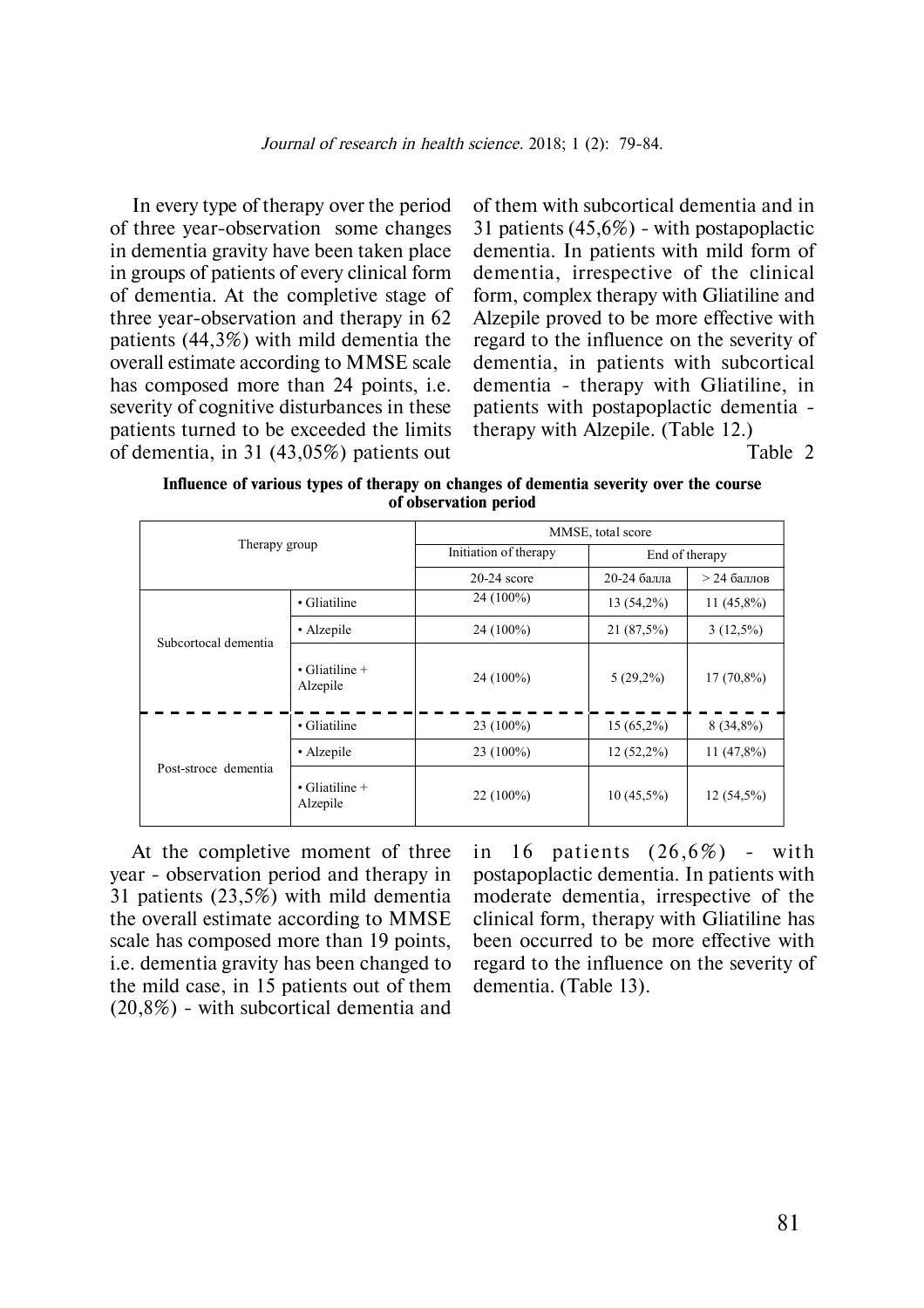### Maksudova Dilnoza Yunusovna. Comparative efficiency of neuroprotective, glutamatergic and complex therapy of patients with vascular dementia

Table 3

| Therapy group                                          |                                    | MMSE, total score     |                |               |  |  |
|--------------------------------------------------------|------------------------------------|-----------------------|----------------|---------------|--|--|
|                                                        |                                    | Initiation of therapy | End of therapy |               |  |  |
|                                                        |                                    | $10-19$ score         | 10-19 баллов   | $>$ 19 баллов |  |  |
|                                                        | • Gliatiline                       | $24(100\%)$           | $14(58,4\%)$   | $10(41,6\%)$  |  |  |
| Subcortocal                                            | • Alzepile                         | $24(100\%)$           | $24(100\%)$    | $\mathbf{0}$  |  |  |
| dementia, number of<br>patients, $(n, %$               | $\cdot$ Gliatiline +<br>Alzepile   | 24 (100%)             | 19 (79,2%)     | $5(20,8\%)$   |  |  |
| Post-stroce dementia,<br>number of patients, $(n, %$ ) | • Gliatiline<br>$20(100\%)$        |                       | 14(70%)        | $6(30,0\%)$   |  |  |
|                                                        | • Alzepile                         | $19(100\%)$           | $15(78,9\%)$   | $4(21,05\%)$  |  |  |
|                                                        | $\bullet$ Gliatiline +<br>Alzepile | $21(100\%)$           | $15(71,4\%)$   | $6(28,6\%)$   |  |  |

## **Influence of various types of therapy on changes of dementia severity over the course of observation period**

Estimation of influence efficiency of the therapy according to ADAS-cog+ scale has shown considerably marked effect of the complex therapy with Gliatiline and Alzepile on reducing the total number in a scale at the early stage of therapy irrespective of dementia gravity in its every clinical form.

In subcortical moderate dementia the influence of the given type of therapy on reducing the total number in a scale at the furthest stage of attendance proved to be more clearly marked than the influence by Gliatiline and Alzepile. At the furthest stage of attendance the effect of Gliatiline therapy on reducing the total number in a scale has turned out to be considerably marked in mild cases of subcortical and moderate postapoplactic dementia, and Alzepile therapy has hàd more evident effect on reducing the total number in a scale in case of mild postapoplactic dementia (Table 14).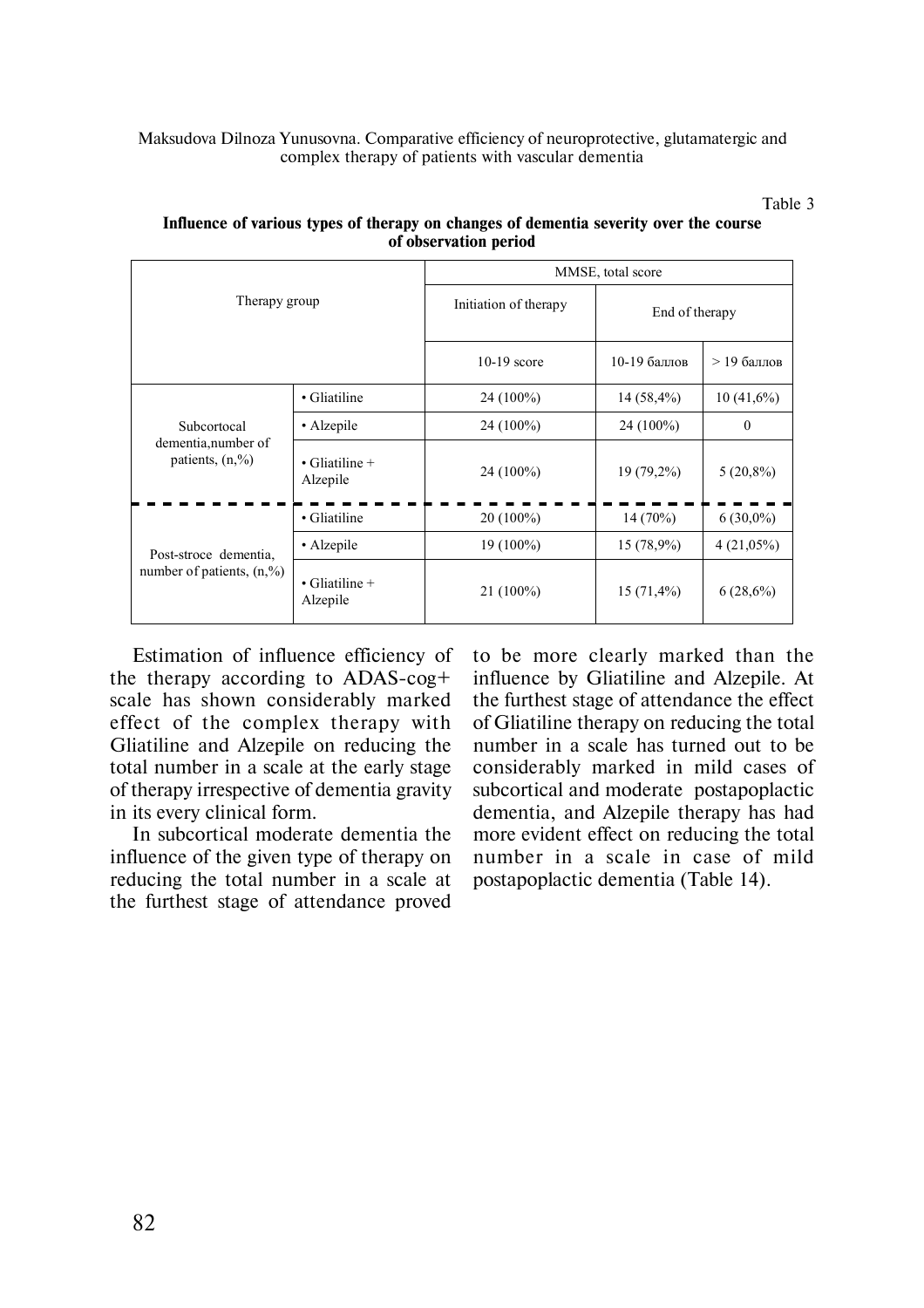| Therapy group           |          | <b>Gliatiline</b>        |                          | <b>Alzepile</b>             |                           | Gliatiline + Alzepile    |                            |
|-------------------------|----------|--------------------------|--------------------------|-----------------------------|---------------------------|--------------------------|----------------------------|
|                         |          | Initiation<br>of therapy | End of<br>therapy        | Initiation<br>of<br>therapy | End of<br>therapy         | Initiation of<br>therapy | End of<br>therapy          |
| Subcortocal<br>dementia | mild     | $23,8+5,4$               | $11,2\pm1,5**$<br>$\ast$ | 24,0±5,1                    | $18,6\pm 4,5**$<br>$\ast$ | $23,3+5,9$               | $12,7\pm 4,3*$<br>$***$    |
|                         | moderate | $37,2 \pm 10,5$          | $25,2\pm 7,3$ **         | $29,2\pm 9,25$              | $21,3+5,5**$              | $31,5+8,5$               | $17,5 \pm 2,1*$<br>$**$    |
| Post-stroce<br>dementia | mild     | $23,1\pm7,4$             | $13,25\pm7,6*$<br>$**$   | $26,0 \pm 8,4$              | $14,0+4,3**$<br>$\ast$    | $18,4\pm3,9$             | $9,8 \pm 1,8$ **<br>$\ast$ |
|                         | moderate | $27,6 \pm 7,7$           | $15,8+8,4**$<br>$\ast$   | $28,5+4,7$                  | $18,0{\pm}2,75*$<br>$***$ | $28.0 \pm 4.75$          | $17,0 \pm 2,5$ *<br>$**$   |

| Comparative efficiency of preparations according to ADAS-cog (total number in a scale)     |  |
|--------------------------------------------------------------------------------------------|--|
| in patients with diabetic dementia at the beginning and end of observation. $(M\pm\delta)$ |  |

 **Note: differences as compared with the beginning of therapy are authentic. ð<0,05, \*\* ð<0,01, \*\*\* ð<0,001**

While comparing the influence efficiency of the three therapeutic methods on separate indices of ADAS-cog+ scale it has been revealed rather early and marked Gliatiline effect on indices of memory, learning, acquisition of new information, constructive praxis and executive functions in case of mild dementia irrespective of the clinical form.

Complex therapy with Gliatiline and Alzepile at the furthest stage of attendance proved to have rather evident influence on visual attention regardless of dementia gravity in its every form. In case of mild subcortical dementia - on praxis indices. By means of complex therapy in every clinical form of dementia at the furthest stage of attendance the improvement of indices of memory, learning, acquisition of new information have been noted, but in comparison with the effect of Gliatiline

therapy, the effect of complex therapy on the given indices has been less marked.

Alzepile therapy has greater influence on improvement the indices of praxis and understanding of the speech in moderate subcortical dementia, in postapoplactic dementia the Alzepile therapy improves the indices of visual attention as well as with complex treatment improves the indices of executive functions.

Estimation of influence efficiency of the therapy according to MoCa test scale has shown, that Gliatiline has rather early and marked influence on the indices of intellectual functioning of patients in subcortical dementia irrespective of the case severity. In postapoplactic dementia Gliatiline has more effect on the indices of every-day and motional activities. Complex therapy with Gliatiline and Alzepile at the early stage mostly

Table 4